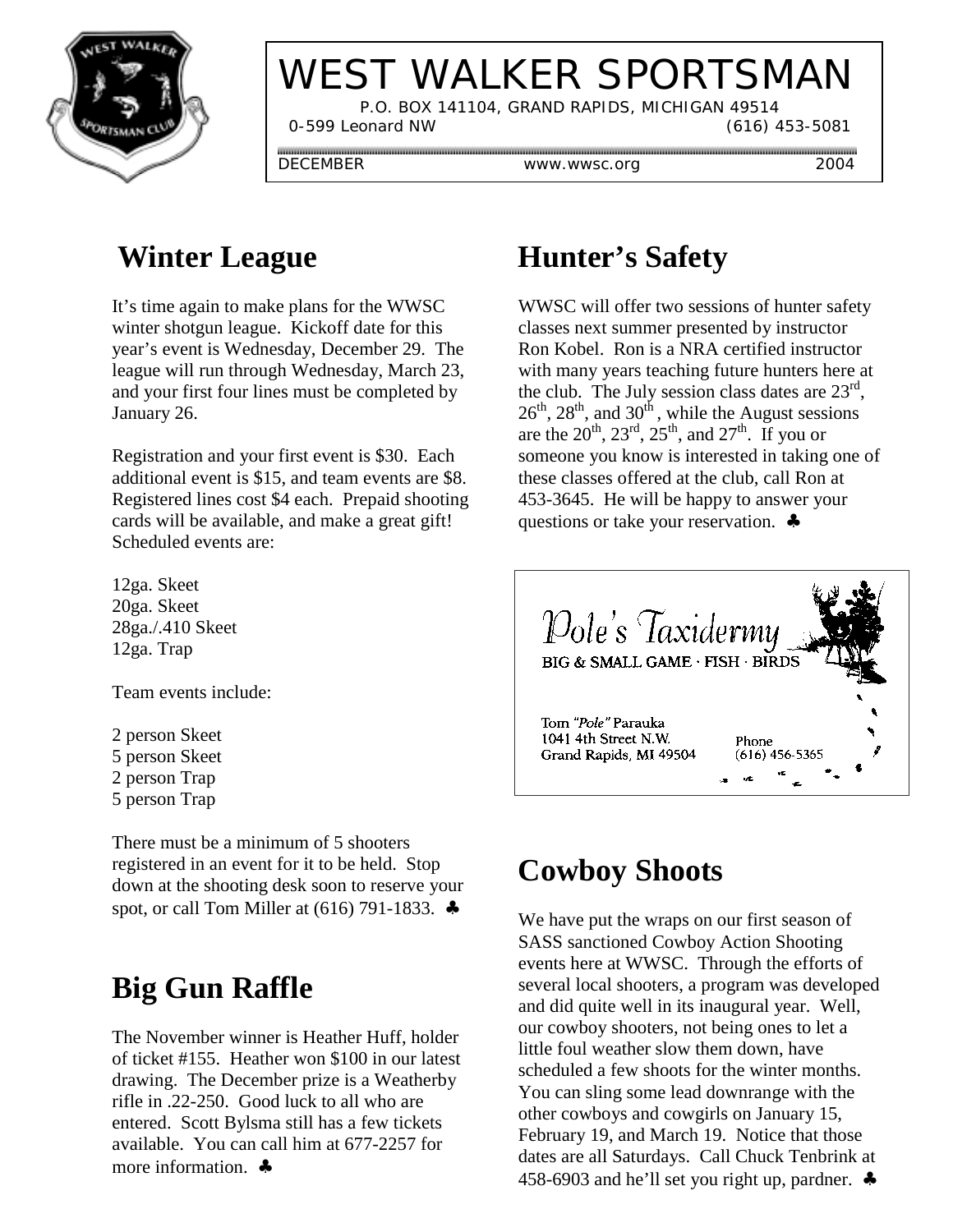#### **1000 yard Shoots by: Barry Anderson**

With the first signs of snow come the first thoughts of the '05 Highpower rifle Long Range matches held in Michigan. Interested in a challenging game to play? Try a 1000 yard rifle (iron sight) match. Two types of rifles are used.

**PALMA:** The NRA defines the Palma rifle as one that is chambered for a .308 Win. (7.62mm NATO), with metallic sights. There are no weight, sight or trigger restrictions. The International standard however, requires the rifle weigh no more than 6.5 kg. (about 14.3 lbs.) with a trigger pull of at least 3.2 lbs. They also limit the bullets to the 155gr. Sierra Match King Palma. The NRA does not restrict bullet choice. Michigan matches mostly follow the NRA rules.

**ANY**: Just like you may suspect, this class has limited restrictions. The cartridge must fire a projectile of less than .338 and must be safe. Common cartridges for this competition are wildcats such as the 6.5/284, the 300 Winchester Magnum, and others having good performance at 1000 yards.

#### **Course of fire:**

 600 yards: Typically 600 yard matches (the beginning of long range) are fired with three twenty shot courses. Each course is allowed two sighters. Commonly the first would be an any sight match (most, but not all, are fired with metallic sights). These are typically oneday events. In this area, Cadillac is the primary range.

 1000 yards: Typically a 1000 yard match is held at Camp Grayling and is a two-day event. All matches are 20 rounds with unlimited sighters.

 Palma: The Palma course of fire is 15 shots at 800 yards, 15 shots at 900 yards, and 15 shots at 1000 yards.

Sound like fun? It is! If you have an interest

in getting involved, give me a call. I'll request permission from the WWSC Board to put on a short seminar in the clubhouse to answer all your questions. Barry Anderson 791-9378 (till 8PM) or barry45acp@aol.com. ♣

#### **Barry R. Anderson**

*NRA Training Counselor / Instructor*

Personal Protection/CCW • Pistol • Shotgun Home Firearm Safety • Rifle • Reloading **Range Safety Officer**

PO Box 141362, Grand Rapids, MI 49514 E-mail: barry45acp@aol.com

## **Archery News**

Just a few quick reminders from our archery folks, Vince and Joan Schultes. By the way, they are a great couple who have created a fine archery program here at the club in a very short time. The organizational meeting for 2005 will be held January 15 at 11:00 AM in the clubhouse. The goal is to plan events for the new year, and to give interested archers an opportunity to become more involved in running the programs.

The kids Saturday morning archery program will also start on January  $15<sup>th</sup>$  and run through February  $19^{th}$  for a total of 6 weeks. The 9:00 session is a "fun" class with emphasis on learning safe bow shooting skills. The 10:30 session is for those youngsters interested in competition archery. Vince Schultes is available at (616) 895-5009 for more information. ♣

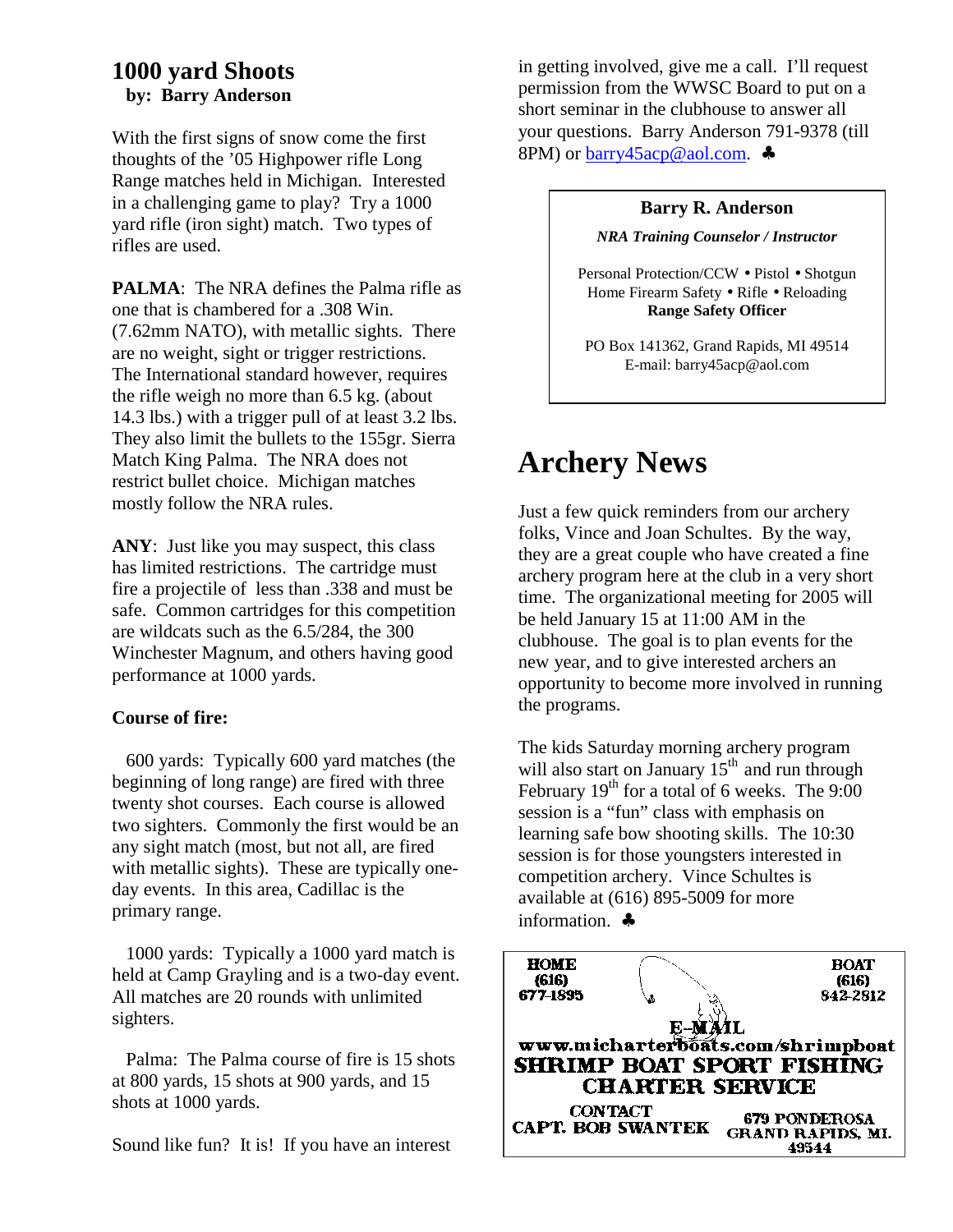|                                                             |                                                                 |                                                    |                                                                                                    | 2004                                                           |                         |                                                                      |
|-------------------------------------------------------------|-----------------------------------------------------------------|----------------------------------------------------|----------------------------------------------------------------------------------------------------|----------------------------------------------------------------|-------------------------|----------------------------------------------------------------------|
|                                                             |                                                                 |                                                    |                                                                                                    |                                                                |                         |                                                                      |
| Sun                                                         | Mon                                                             | Tue                                                | Wed                                                                                                | Thu                                                            | Fri                     | Sat                                                                  |
|                                                             |                                                                 |                                                    | $\mathbf{1}$<br>Archery,<br>Trap & Skeet<br>9 to 12 AM<br>6 to 10 PM                               | $\overline{2}$<br><b>Duck</b><br><b>Hunters</b><br>meet 7 to 9 | $\overline{\mathbf{3}}$ | $\overline{\mathbf{4}}$<br>Archery,<br>Trap & Skeet<br>$10$ to $2$   |
| 5<br>Archery,<br>Trap & Skeet<br>10 to 2                    | 6<br><b>NWTF</b><br>meets<br>7 to 9                             | $\overline{7}$<br>7 Yd Range<br><b>Closes 4:30</b> | 8<br>Hanukkah<br>Archery,<br>Trap & Skeet<br>9 to 12 AM<br>6 to 10 PM                              | 9<br><b>Charter</b><br><b>Meeting</b><br>7:30                  | 10                      | 11<br>Archery,<br>Trap & Skeet<br>10 to 2                            |
| 12<br>Archery,<br>Trap & Skeet<br>10 to 2                   | 13                                                              | 14                                                 | 15<br>Archery,<br>Trap & Skeet<br>9 to 12 AM<br>6 to 10 PM                                         | 16                                                             | 17                      | 18<br>Archery,<br>Trap & Skeet<br>10 to 2                            |
| 19                                                          | 20                                                              | 21                                                 | 22                                                                                                 | 23                                                             | 24                      | 25                                                                   |
| Archery,<br>Trap & Skeet<br>10 to 2                         | <b>Charter</b><br>Range<br><b>Closed from</b><br>10AM to<br>6PM | Winter<br><b>Begins</b>                            | Archery,<br>Trap & Skeet<br>9 to 12 AM<br>6 to 10 PM                                               |                                                                |                         | <b>Christmas</b>                                                     |
| 26<br>Archery,<br>Trap & Skeet<br>10 to 2                   | 27                                                              | 28<br><b>Board</b><br><b>Meeting</b><br>7:00       | 29<br><b>Winter League</b><br><b>Starts</b><br>Archery<br>Trap & Skeet<br>9 to 12 AM<br>6 to 10 PM | 30                                                             | 31                      | <b>New Year</b>                                                      |
| $\overline{2}$                                              | $\overline{\mathbf{3}}$                                         | $\overline{\mathbf{4}}$                            | 5                                                                                                  | 6                                                              | $\overline{7}$          | 8                                                                    |
| Archery,<br>Trap & Skeet<br>$10$ to $2$                     | <b>NWTF</b> meets<br>7 to 9                                     |                                                    | Archery,<br>Trap & Skeet<br>9 to 12 AM<br>6 to 10 PM                                               | <b>Duck</b><br><b>Hunters</b><br>meet 7 to 9                   |                         | Archery,<br>Trap & Skeet<br>10 to 2                                  |
| $\boldsymbol{9}$<br>Archery,<br>Trap & Skeet<br>$10$ to $2$ | 10                                                              | 11                                                 | 12<br>Archery,<br>Trap & Skeet<br>9 to 12 AM<br>6 to 10 PM                                         | 13<br><b>Charter</b><br><b>Meeting</b><br>7:30                 | 14                      | 15<br><b>Cowboy Shoot</b><br>Archery,<br>Trap & Skeet<br>$10$ to $2$ |